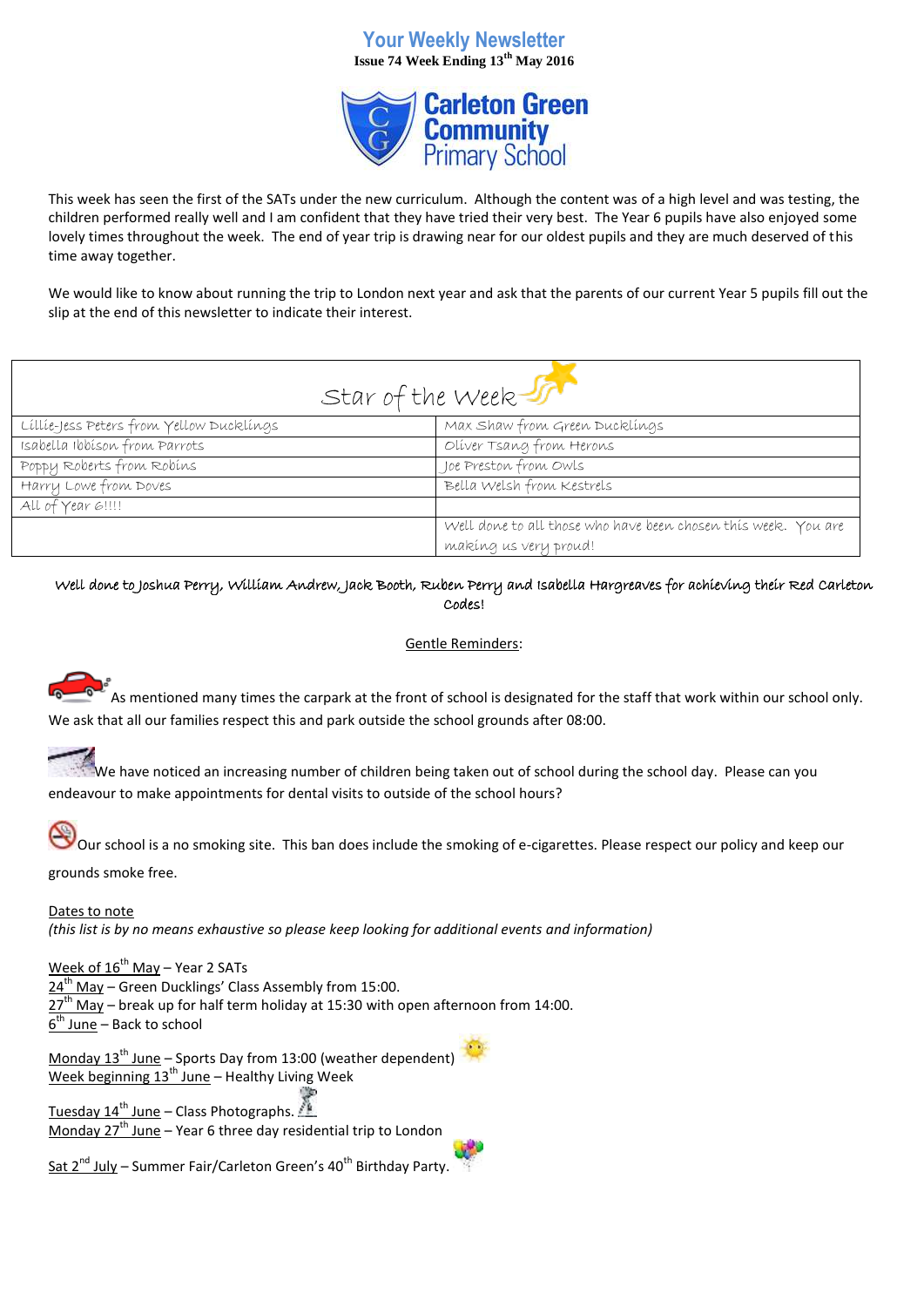Friday  $8^{th}$  July – End of Year Reports to go out Week beginning 11<sup>th</sup> July – Transition week for children to move to new classes.  ${\sf Wednessday}$  20 $^{\rm th}$  July – Year 5/6 End of Year Production 14:00 & 18:00 Thursday  $21^{st}$  July – Leavers' Awards Evening followed by BBQ. 17:30 onwards. Friday  $22^{nd}$  July – Last day of term with an awards assembly at 13:00. (Be on standby as your child may be chosen for an award.) Finish for summer at **14:30**.

Back to school September 1st 2016.

Thank you for your ongoing support with all that takes place in and out of school. Susan McGrath Headteacher at Carleton Green Community School.

| I parent/guardian of | in year 5 would like him/her to attend the trip to London in July 2017. |
|----------------------|-------------------------------------------------------------------------|
| Signed               |                                                                         |

Things going on in the local area:

#### LIKE FOOTBALL?

COME DOWN TO POULTON YOUTH U8s OPEN TRAINING DAY 9.30am SAT MAY 14th @ Cottam Hall (off Blackpool Old Rd) POULTON YOUTH FC U8s (Yr 3) ARE HOLDING AN OPEN TRAINING SESSION FOR ANYONE INTERESTED IN JOINING OUR FANTASTIC SQUAD. CONTACT IAN on 07788961626 Or AARON on 07962386517 FOR ALL DETAILS.

#### **Thornton Library Events June 2016**

#### **REGULAR EVENTS**

| Monday   | Our volunteer Chris is available to<br>IT, Tablet, Mobile Phone, Downloading eBooks 10.30-12.00<br>help with your queries. Please contact the library in advance to make an appointment                                            |
|----------|------------------------------------------------------------------------------------------------------------------------------------------------------------------------------------------------------------------------------------|
|          | LIBRARY LINKS 1.30 - 3.00<br>Bring your pre-school children to<br>this joint library and Children's Centre event - activity, snack, stories and lots of chatting! Everyone<br>welcome                                              |
|          | JUNIOR CRAFT CLUB $3.45 - 4.45$ 6 <sup>th</sup> & 13 <sup>th</sup><br>Children 6-11yrs<br>Please see a member<br>of staff to book a place                                                                                          |
|          | <b>SCRABBLE CLUB 1.30 - 3.30</b><br>Everyone welcome, from beginners to the more advanced - just turn up. Refreshments provided                                                                                                    |
| Tuesday  | <b>BABY BOUNCE AND RHYME</b><br>$10.30 - 11.00$<br>Babies up to approx. 18 months with<br>parent/carers. Songs, rhymes and actions with your baby.                                                                                 |
|          | THORNTON LIBRARY READING GROUP 2.00 - 3.00pm<br>Join our friendly Reading Group<br>and try a different selection every month. Please ask at the library for a copy of June's title The Girl<br><b>Next Door by Elizabeth Noble</b> |
|          | 'LEARN MY WAY' 2.15 - 3.15pm. Computer course for those new to computers - please contact the<br>library                                                                                                                           |
|          | CRAFT AND CHAT 5.30 - 7.00pm. Everyone welcome                                                                                                                                                                                     |
| Thursday | CRAFT AND CHAT 10.30 - 12.00noon. Please contact the library                                                                                                                                                                       |